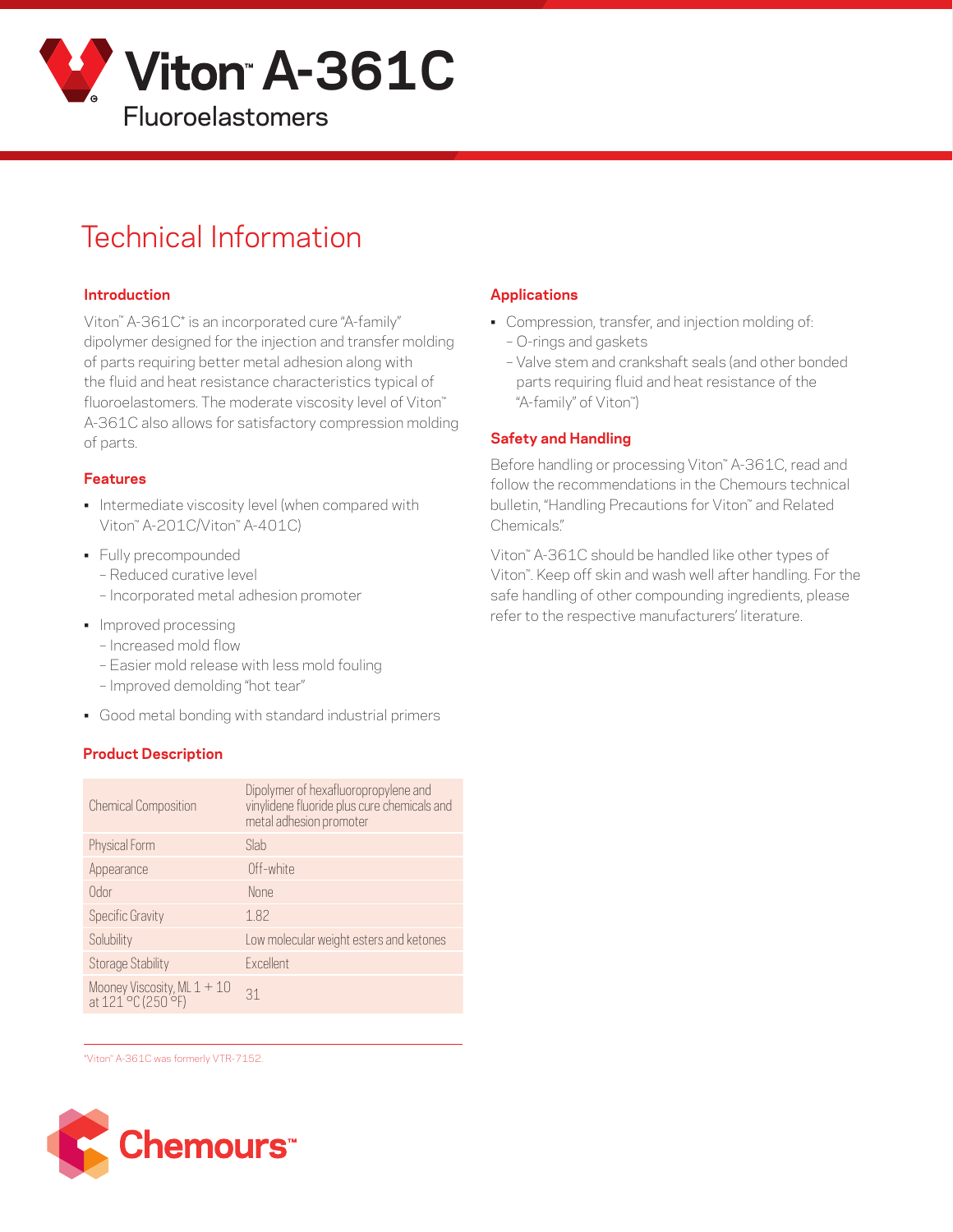# **Table 1. Performance of Viton™ A-361C in Typical Compounds**

|                                                                             | Viton <sup>"</sup><br>A-361C | Viton <sup>®</sup><br>A-201C | Viton <sup>"</sup><br>A-401C | Viton <sup>"</sup><br>A-361C | Viton <sup>"</sup><br>A-361C |
|-----------------------------------------------------------------------------|------------------------------|------------------------------|------------------------------|------------------------------|------------------------------|
|                                                                             |                              |                              |                              |                              | <b>Shaft Seal Compounds</b>  |
| Viton" A-361C                                                               | 100                          | $\overline{\phantom{m}}$     | $\overline{\phantom{0}}$     | 100                          | 100                          |
| Viton" A-201C                                                               |                              | 100                          |                              |                              |                              |
| Viton" A-401C                                                               | $\qquad \qquad -$            |                              | 100                          | $\qquad \qquad -$            |                              |
| High-Activity MgO                                                           | 3                            | $\sqrt{3}$                   | 3                            | $6\,$                        | $\boldsymbol{6}$             |
| Calcium Hydroxide                                                           | $6\,$                        | 6                            | 6                            | 3                            | 3                            |
| MT Black (N990)                                                             | 30                           | 30                           | 30                           | 30                           |                              |
| Nyad <sup>®</sup> 400                                                       |                              |                              |                              |                              | 20                           |
| <b>Blanc Fixe</b>                                                           | $\qquad \qquad -$            |                              | $\overline{\phantom{0}}$     | $\qquad \qquad -$            | 20                           |
| Carnauba Wax                                                                |                              |                              |                              | 0.5                          | 0.5                          |
| <b>Stock Properties</b>                                                     |                              |                              |                              |                              |                              |
| Viscosity, ML 1 + 10 at 121 °C (250 °F), Units                              | 63                           | 42                           | 79                           | 60                           | 62                           |
| Mooney Scorch, MS at 121 °C (250°F)                                         |                              |                              |                              |                              |                              |
| Minimum, in Ib                                                              | 33                           | 22                           | 42                           | 32                           | 33                           |
| 5-pt rise, min                                                              | >30                          | >30                          | >30                          | >30                          | >30                          |
| ODR at 177 °C (350 °F), Microdie, 3° Arc, 15 min                            |                              |                              |                              |                              |                              |
| $M1$ , in Ib                                                                | 14                           | 10                           | 19                           | 14                           | 16                           |
| $t_s$ 2, min                                                                | 1.9                          | 2.1                          | 2.1                          | 1.9                          | 1.8                          |
| $t_c$ 90, min                                                               | 3.7                          | 3.6                          | 3.7                          | 3.9                          | 3.4                          |
| $M_c$ 90, in·lb                                                             | 92                           | 97                           | 122                          | 99                           | 94                           |
| $M_H$ , in Ib                                                               | 100                          | 107                          | 134                          | 108                          | 102                          |
| Rosand Capillary Rheometer at 100 °C (212 °F), 1.5 mm Die, L/D = 0/1        |                              |                              |                              |                              |                              |
| <b>Piston Speeds</b><br><b>Shear Rate</b>                                   |                              |                              | Pressure, MPa                |                              |                              |
| 12.7 mm/min<br>$113 \text{ sec}^{-1}$                                       | 6.8                          | 5.1                          | 7.8                          | 6.8                          | 6.8                          |
| $452$ sec $^{-1}$<br>50.8 mm/min                                            | 10.2                         | 8.1                          | 11.7                         | 10.4                         | 9.7                          |
| 127 mm/min<br>$1,130$ sec $^{-1}$                                           | 16.1                         | 11.3                         | 17.8                         | 16.0                         | 13.2                         |
| <b>Vulcanizate Properties</b>                                               |                              |                              |                              |                              |                              |
| Slabs Cure: 10 min at 177 °C (350 °F) - Post-Cure: 24 hr at 232 °C (450 °F) |                              |                              |                              |                              |                              |
| Stress/Strain at 23 °C (73 °F)-Original, no post-cure                       |                              |                              |                              |                              |                              |
| 100% Modulus, MPa (psi)                                                     | 3.8(545)                     | 4.2(610)                     | 4.7(675)                     | 3.5(505)                     | 3.0(440)                     |
| Tensile Strength, MPa (psi)                                                 | 9.5(1,380)                   | 9.3(1,355)                   | 8.8(1,270)                   | 8.1(1,180)                   | 7.2(1,045)                   |
| Elongation at Break, %                                                      | 297                          | 240                          | 211                          | 296                          | 319                          |
| Hardness, durometer A, points                                               | 78                           | 78                           | 79                           | 77                           | 69                           |
| Stress/Strain at 23 °C (73 °F)-Original, post-cure                          |                              |                              |                              |                              |                              |
| 100% Modulus, MPa (psi)                                                     | 5.5(800)                     | 6.0(870)                     | 6.6(955)                     | 5.9(855)                     | 6.7(970)                     |
| Tensile Strength, MPa (psi)                                                 | 14.3 (2,075)                 | 11.6 (1,685)                 | 13.5 (1,960)                 | 13.1 (1,905)                 | 12.3 (1,780)                 |
| Elongation at Break, %                                                      | 213                          | 177                          | 198                          | 182                          | 196                          |
| Hardness, durometer A, points                                               | 77                           | 80                           | 80                           | 77                           | 68                           |
| Stress/Strain at 23 °C (73 °F)-After aging 70 hr at 200 °C (392 °F)         |                              |                              |                              |                              |                              |
| 100% Modulus, MPa (psi)                                                     | 5.0(730)                     | 6.3(920)                     | 6.8(985)                     | 5.6(810)                     | 5.6(815)                     |
| Tensile Strength, MPa (psi)                                                 | 12.5(1,810)                  | 12.7(1,835)                  | 13.4 (1,940)                 | 12.7(1,835)                  | 10.7(1,555)                  |
| Elongation at Break, %                                                      | 208                          | 177                          | 183                          | 201                          | 211                          |
| Hardness, durometer A, points                                               | 76                           | 78                           | 81                           | 77                           | 69                           |

*continued*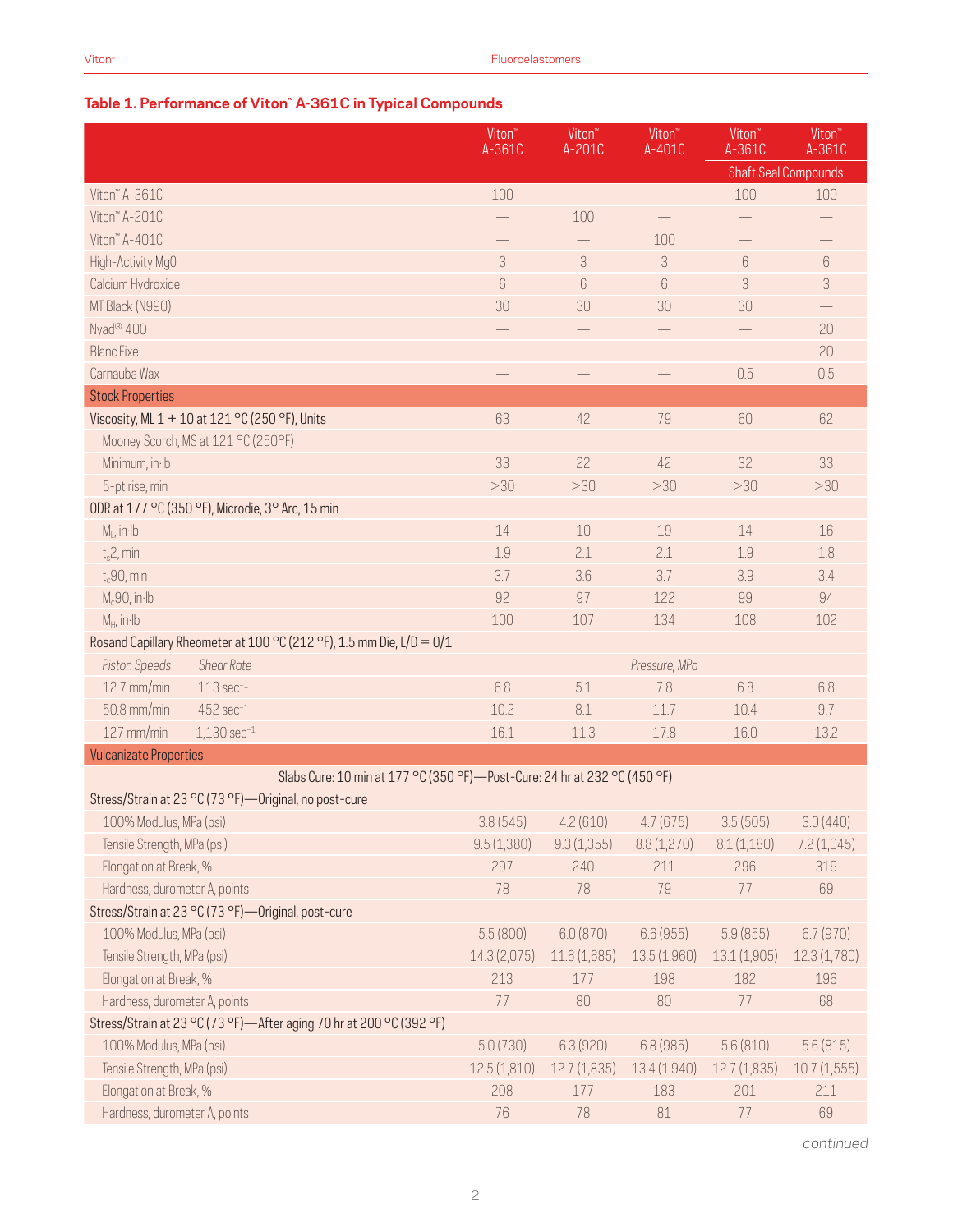|                                                                                 | Viton <sup>"</sup><br>$A-361C$ | Viton <sup>"</sup><br>$A-201C$ | Viton <sup>"</sup><br>$A-401C$ | Viton <sup>"</sup><br>A-361C | Viton <sup>"</sup><br>A-361C |
|---------------------------------------------------------------------------------|--------------------------------|--------------------------------|--------------------------------|------------------------------|------------------------------|
|                                                                                 |                                |                                |                                |                              | <b>Shaft Seal Compounds</b>  |
| Stress/Strain at 23 °C (73 °F)—After aging 168 hr at 200 °C (392 °F)            |                                |                                |                                |                              |                              |
| 100% Modulus, MPa (psi)                                                         | 5.6(815)                       | 6.5(940)                       | 6.7(975)                       | 5.8(840)                     | 6.1(890)                     |
| Tensile Strength, MPa (psi)                                                     | 12.8(1,850)                    | 14.2 (2,060)                   | 13.6(1,970)                    | 12.9(1,875)                  | 10.9 (1,580)                 |
| Elongation at Break, %                                                          | 205                            | 193                            | 187                            | 200                          | 218                          |
| Hardness, durometer A, points                                                   | 79                             | 82                             | 79                             | 76                           | 72                           |
| Stress/Strain at 23 °C (73 °F)-After aging 70 hr at 232 °C (450 °F)             |                                |                                |                                |                              |                              |
| 100% Modulus, MPa (psi)                                                         | 5.2(760)                       | 6.9(1,000)                     | 7.1(1,035)                     | 6.0(865)                     | 6.2(900)                     |
| Tensile Strength, MPa (psi)                                                     | 13.1(1,905)                    | 13.2(1,920)                    | 12.9(1,875)                    | 12.7(1,840)                  | 11.0 (1,590)                 |
| Elongation at Break, %                                                          | 208                            | 168                            | 158                            | 186                          | 203                          |
| Hardness, durometer A, points                                                   | 76                             | 82                             | 79                             | 77                           | 70                           |
| Compression Set, Method B, O-Rings, %                                           |                                |                                |                                |                              |                              |
| 70 hr at 23 °C (73 °F)                                                          | 7                              | 10                             | 7                              |                              | $6\overline{6}$              |
| 70 hr at 200 °C (392 °F)                                                        | 17                             | 18                             | 13                             | 19                           | 21                           |
| 70 hr at 232 °C (450 °F)                                                        | 37                             | 41                             | 30                             | 41                           | 44                           |
| Adhesion to Metal (Steel), 90° Peel (primed with 50%/50% Chemlok® 607/methanol) |                                |                                |                                |                              |                              |
| No post-cure, N/mm (pli)                                                        |                                |                                |                                | 13.6(76)                     | $12.0(67)$ *                 |

# **Table 1. Performance of Viton™ A-361C in Typical Compounds (continued)**

\*Stock Tear

## **Table 2. Effect of Carbon Black Level in Viton™ A-361C**

| 60 phr | 45 phr | 30 phr | 15 phr | 5 phr                                                                       | 2 phr          |
|--------|--------|--------|--------|-----------------------------------------------------------------------------|----------------|
| 100    | 100    | 100    | 100    | 100                                                                         | 100            |
| 3      | 3      | 3      | 3      | 3                                                                           | 3              |
| 6      | 6      | 6      | 6      | 6                                                                           | 6              |
| 60     | 45     | 30     | 15     | 5                                                                           | $\overline{c}$ |
|        |        |        |        |                                                                             |                |
| 97     | 78     | 63     | 52     | 47                                                                          | 42             |
|        |        |        |        |                                                                             |                |
| 51     | 41     | 33     | 27     | 2,320                                                                       |                |
| >30    | >30    | >30    | >30    | >30                                                                         | >30            |
|        |        |        |        |                                                                             |                |
| 18     | 16     | 14     | 13     | 11                                                                          | 10             |
| 1.7    | 1.8    | 1.9    | 2.2    | 2.3                                                                         | 3.0            |
| 4.2    | 3.6    | 3.7    | 3.7    | 3.7                                                                         | 5.1            |
| 109    | 102    | 92     | 82     | 72                                                                          | 67             |
| 119    | 111    | 100    | 90     | 78                                                                          | 74             |
|        |        |        |        |                                                                             |                |
|        |        |        |        |                                                                             |                |
|        |        |        |        |                                                                             |                |
|        |        |        |        | Slabs Cure: 10 min at 177 °C (350 °F) — Post-Cure: 24 hr at 232 °C (450 °F) |                |

| 100% Modulus, MPa (psi)       | 6.4(930)   | 5.1(745)   | 3.8(545)   | 2.1(310)   | 1.5(220) | 1.2(170) |
|-------------------------------|------------|------------|------------|------------|----------|----------|
| Tensile Strength, MPa (psi)   | 9.6(1.385) | 9.8(1.415) | 9.5(1,380) | 8.6(1,250) | 5.3(775) | 5.0(720) |
| Elongation at Break, %        | 226        |            | 297        | 313        | 253      | 292      |
| Hardness, durometer A, points | 90         | 85         |            | 66         | 59       | 55       |

*continued*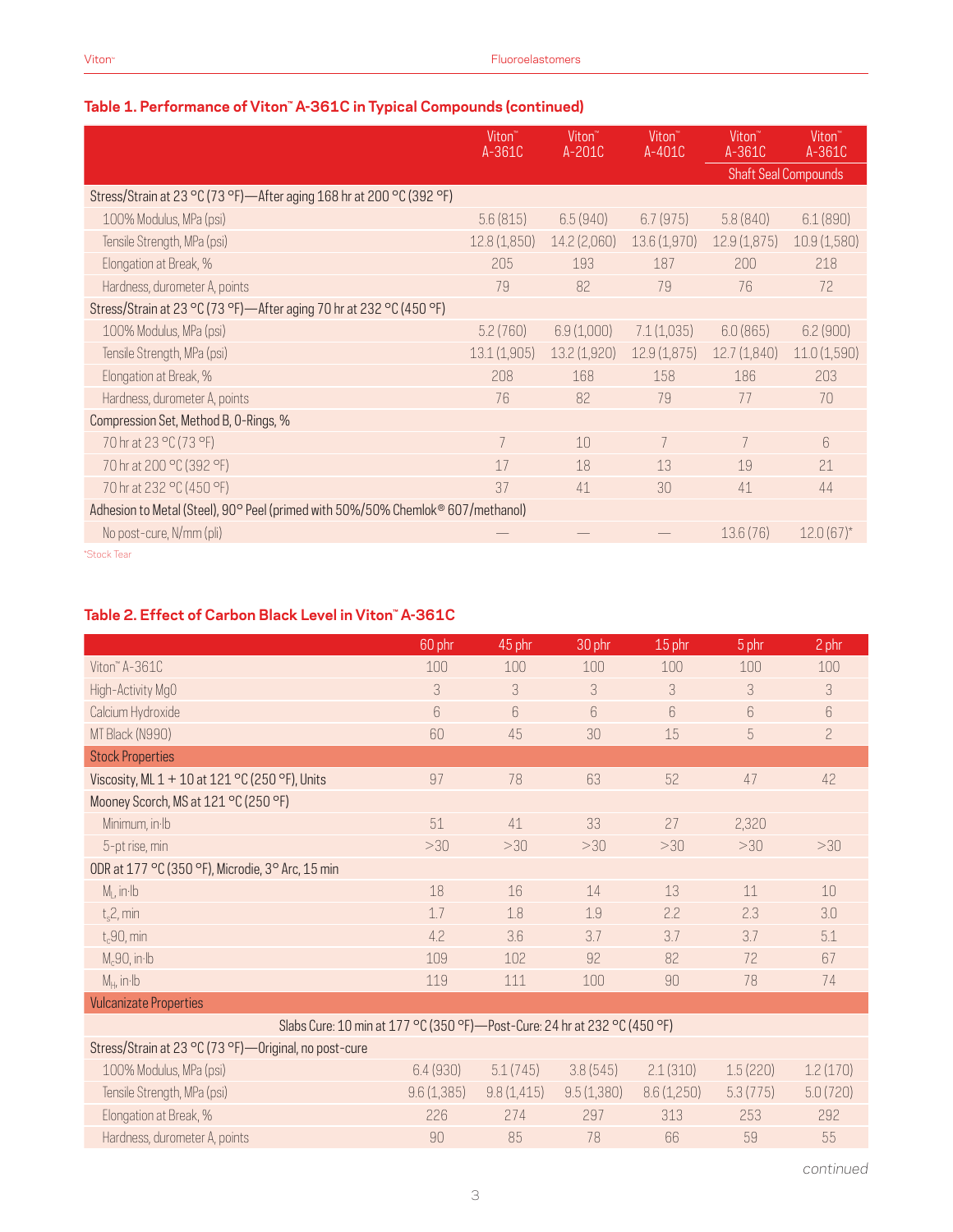|                                                                      | 60 phr       | 45 phr       | 30 phr         | 15 phr         | 5 phr      | 2 phr     |
|----------------------------------------------------------------------|--------------|--------------|----------------|----------------|------------|-----------|
| Stress/Strain at 23 °C (73 °F)-Original, post-cure                   |              |              |                |                |            |           |
| 100% Modulus, MPa (psi)                                              | 10.3 (1,495) | 7.4 (1,080)  | 5.5(800)       | 2.7(385)       | 1.7(240)   | 1.2(175)  |
| Tensile Strength, MPa (psi)                                          | 14.4 (2,085) | 13.1(1,900)  | 14.3 (2,075)   | 10.4(1,515)    | 8.6(1,245) | 4.8 (690) |
| Elongation at Break, %                                               | 152          | 176          | 213            | 244            | 273        | 248       |
| Hardness, durometer A, points                                        | 90           | 85           | 77             | 65             | 58         | 53        |
| Stress/Strain at 23 °C (73 °F)-After aging 70 hr at 200 °C (392 °F)  |              |              |                |                |            |           |
| 100% Modulus, MPa (psi)                                              | 10.2(1,485)  | 7.7(1,115)   | 5.0(730)       | 2.7(390)       | 1.6(230)   | 1.2(180)  |
| Tensile Strength, MPa (psi)                                          | 14.2 (2,065) | 14.6 (2,120) | 12.5(1,810)    | 11.9(1,730)    | 9.3(1,350) | 6.2(905)  |
| Elongation at Break, %                                               | 149          | 187          | 208            | 261            | 282        | 276       |
| Hardness, durometer A, points                                        | 91           | 85           | 76             | 63             | 57         | 54        |
| Stress/Strain at 23 °C (73 °F)-After aging 168 hr at 200 °C (392 °F) |              |              |                |                |            |           |
| 100% Modulus, MPa (psi)                                              | 10.4(1,515)  | 8.0(1,160)   | 5.6(815)       | 2.7(395)       | 1.6(230)   | 1.3(185)  |
| Tensile Strength, MPa (psi)                                          | 14.6 (2,110) | 13.9(2,015)  | 12.8 (1,850)   | 12.3(1,790)    | 9.6(1,385) | 5.6(815)  |
| Elongation at Break, %                                               | 147          | 171          | 205            | 264            | 289        | 254       |
| Hardness, durometer A, points                                        | 91           | 82           | 79             | 56             | 55         | 54        |
| Stress/Strain at 23 °C (73 °F)-After aging 70 hr at 232 °C (450 °F)  |              |              |                |                |            |           |
| 100% Modulus, MPa (psi)                                              | 10.8 (1,565) | 8.7(1,265)   | 5.2(760)       | 2.7(395)       | 1.6(230)   | 1.2(170)  |
| Tensile Strength, MPa (psi)                                          | 13.7 (1,980) | 14.5(2,105)  | 13.1 (1,905)   | 12.2(1,770)    | 8.8(1,275) | 6.5(940)  |
| Elongation at Break, %                                               | 132          | 168          | 208            | 254            | 269        | 288       |
| Hardness, durometer A, points                                        | 86           | 84           | 76             | 61             | 56         | 50        |
| Compression Set, Method B, O-Rings, %                                |              |              |                |                |            |           |
| 70 hr at 23 °C (73 °F)                                               | 16           | 14           | $\overline{7}$ | $\overline{9}$ | 9          | 6         |
| 70 hr at 200 °C (392 °F)                                             | 24           | 20           | 17             | 15             | 13         | 12        |
| 70 hr at 232 °C (450 °F)                                             | 47           | 40           | 37             | 35             | 32         | 29        |

# **Table 3. Effect of Mineral Fillers on Viton™ A-361C**

|                                                    | <b>MT Black</b>  | Albaglos® | Nyad <sup>®</sup> 400 | Celite <sup>®</sup> 350 | <b>Blanc Fixe</b> | Ti-Pure" R-960 |
|----------------------------------------------------|------------------|-----------|-----------------------|-------------------------|-------------------|----------------|
| Viton" A-361C                                      | 100              | 100       | 100                   | 100                     | 100               | 100            |
| High-Activity MgO                                  | 3                | 3         | 3                     | 3                       | 3                 | 3              |
| Calcium Hydroxide                                  | $6 \overline{6}$ | 6         | 6                     | $6\overline{6}$         | $6\overline{6}$   | 3              |
| MT Black (N990)                                    | 30               |           |                       |                         |                   |                |
| Albaglos®                                          |                  | 30        |                       |                         |                   |                |
| Nyad <sup>®</sup> 400                              |                  |           | 30                    |                         |                   |                |
| Celite <sup>®</sup> 350                            |                  |           |                       | 30                      |                   |                |
| <b>Blanc</b> Fixe                                  |                  |           |                       |                         | 30                |                |
| Ti-Pure™R-960                                      |                  |           |                       |                         |                   | 30             |
| <b>Stock Properties</b>                            |                  |           |                       |                         |                   |                |
| Viscosity, ML $1 + 10$ at $121$ °C (250 °F), Units | 63               | 66        | 61                    | 84                      | 56                | 58             |
| Mooney Scorch, MS at 121 °C (250 °F)               |                  |           |                       |                         |                   |                |
| Minimum, in Ib                                     | 33               | 34        | 32                    | 44                      | 29                | 31             |
| 5-pt rise, min                                     | >30              | >30       | >30                   | >30                     | >30               | >30            |

*continued*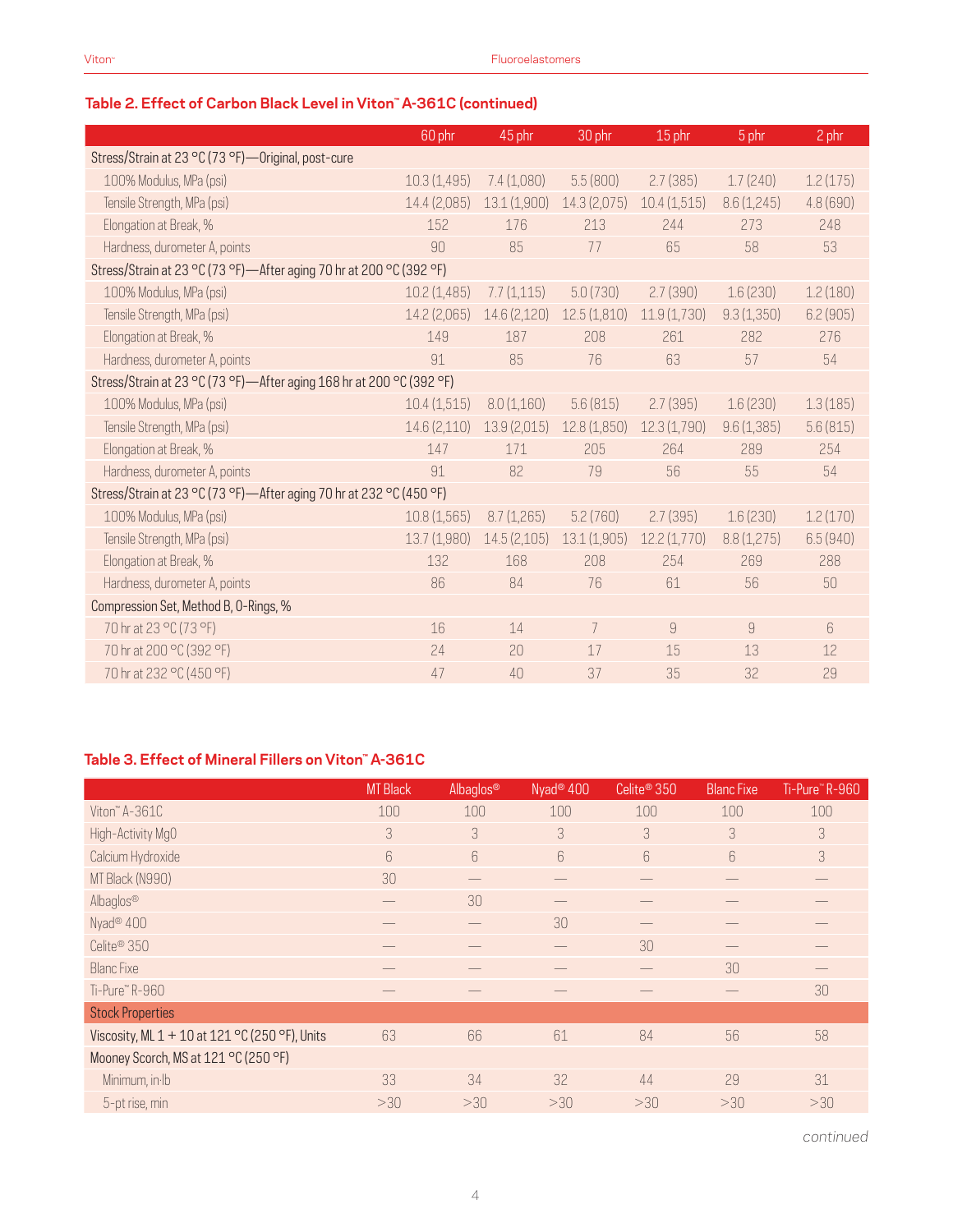|                                                                      | <b>MT Black</b> | Albaglos®                                                                   | Nyad <sup>®</sup> 400 | Celite <sup>®</sup> 350 | <b>Blanc Fixe</b> | Ti-Pure™R-960 |
|----------------------------------------------------------------------|-----------------|-----------------------------------------------------------------------------|-----------------------|-------------------------|-------------------|---------------|
| ODR at 177 °C (350 °F), Microdie, 3° Arc, 15 min                     |                 |                                                                             |                       |                         |                   |               |
| $M1$ , in Ib                                                         | 14              | 17                                                                          | 15                    | 18                      | 15                | 14            |
| $t_s$ 2, min                                                         | 1.9             | 1.8                                                                         | 2.1                   | 1.9                     | 2.1               | 2.3           |
| $t_c$ 90, min                                                        | 3.7             | 3.5                                                                         | 3.3                   | 3.3                     | 3.6               | 4.5           |
| $M_c90$ , in Ib                                                      | 92              | 92                                                                          | 89                    | 91                      | 82                | 71            |
| $M_H$ , in Ib                                                        | 100             | 100                                                                         | 97                    | 99                      | 89                | 78            |
| <b>Vulcanizate Properties</b>                                        |                 |                                                                             |                       |                         |                   |               |
|                                                                      |                 | Slabs Cure: 10 min at 177 °C (350 °F) - Post-Cure: 24 hr at 232 °C (450 °F) |                       |                         |                   |               |
| Stress/Strain at 23 °C (73 °F)-Original, no post-cure                |                 |                                                                             |                       |                         |                   |               |
| 100% Modulus, MPa (psi)                                              | 3.8(545)        | 3.0(435)                                                                    | 3.3(480)              | 4.7(685)                | 2.0(285)          | 2.1(300)      |
| Tensile Strength, MPa (psi)                                          | 9.5(1,380)      | 9.6(1,395)                                                                  | 7.1(1,025)            | 9.4(1,360)              | 7.0(1,010)        | 9.1(1,325)    |
| Elongation at Break, %                                               | 297             | 287                                                                         | 312                   | 331                     | 320               | 392           |
| Hardness, durometer A, points                                        | 78              | 63                                                                          | 66                    | 77                      | 63                | 64            |
| Stress/Strain at 23 °C (73 °F) - Original, post-cure                 |                 |                                                                             |                       |                         |                   |               |
| 100% Modulus, MPa (psi)                                              | 5.5(800)        | 4.1(590)                                                                    | 5.4(785)              | 9.6(1,390)              | 2.5(365)          | 2.7(390)      |
| Tensile Strength, MPa (psi)                                          | 14.3(2,075)     | 12.7(1,835)                                                                 | 10.3(1,490)           | 15.0(2,170)             | 9.4(1,365)        | 12.5(1,815)   |
| Elongation at Break, %                                               | 213             | 225                                                                         | 235                   | 166                     | 271               | 288           |
| Hardness, durometer A, points                                        | 77              | 69                                                                          | 70                    | 82                      | 66                | 67            |
| Stress/Strain at 23 °C (73 °F)-After aging 70 hr at 200 °C (392 °F)  |                 |                                                                             |                       |                         |                   |               |
| 100% Modulus, MPa (psi)                                              | 5.0(730)        | 4.4(645)                                                                    | 6.7(975)              | 10.9(1,575)             | 2.5(365)          | 2.7(390)      |
| Tensile Strength, MPa (psi)                                          | 12.5(1,810)     | 13.4(1,950)                                                                 | 11.4(1,655)           | 15.5 (2,250)            | 11.1(1,610)       | 12.9 (1,870)  |
| Elongation at Break, %                                               | 208             | 210                                                                         | 198                   | 147                     | 305               | 267           |
| Hardness, durometer A, points                                        | 76              | 72                                                                          | 68                    | 79                      | 64                | 68            |
| Stress/Strain at 23 °C (73 °F)-After aging 168 hr at 200 °C (392 °F) |                 |                                                                             |                       |                         |                   |               |
| 100% Modulus, MPa (psi)                                              | 5.6(815)        | 4.9(710)                                                                    | 6.2(895)              | 11.2(1,630)             | 2.8(400)          | 2.9(425)      |
| Tensile Strength, MPa (psi)                                          | 12.8(1,850)     | 12.7(1,840)                                                                 | 10.9(1,575)           | 15.3 (2,220)            | 11.2(1,620)       | 14.0 (2,025)  |
| Elongation at Break, %                                               | 205             | 187                                                                         | 194                   | 139                     | 278               | 265           |
| Hardness, durometer A, points                                        | 79              | 70                                                                          | 67                    | 75                      | 60                | 62            |
| Stress/Strain at 23 °C (73 °F)—After aging 70 hr at 232 °C (450 °F)  |                 |                                                                             |                       |                         |                   |               |
| 100% Modulus, MPa (psi)                                              | 5.2(760)        | 4.8(695)                                                                    | 6.5(940)              | 10.7(1,545)             | 2.4(355)          | 2.9(420)      |
| Tensile Strength, MPa (psi)                                          | 13.1(1,905)     | 13.2 (1,920)                                                                | 10.9(1,575)           | 15.4 (2,235)            | 10.9(1,580)       | 12.8(1,855)   |
| Elongation at Break, %                                               | 208             | 200                                                                         | 197                   | 149                     | 298               | 256           |
| Hardness, durometer A, points                                        | 76              | 71                                                                          | 68                    | 81                      | 61                | 66            |
| Compression Set, Method B, O-Rings, %                                |                 |                                                                             |                       |                         |                   |               |
| 70 hr at 23 °C (73 °F)                                               | 7               | $6\,$                                                                       | 7                     | 10                      | 9                 | 12            |
| 70 hr at 200 °C (392 °F)                                             | 17              | 19                                                                          | 16                    | 19                      | 16                | 18            |
| 70 hr at 232 °C (450 °F)                                             | 37              | 44                                                                          | 35                    | 44                      | 40                | 41            |

# **Table 3. Effect of Mineral Fillers on Viton™ A-361C (continued)**